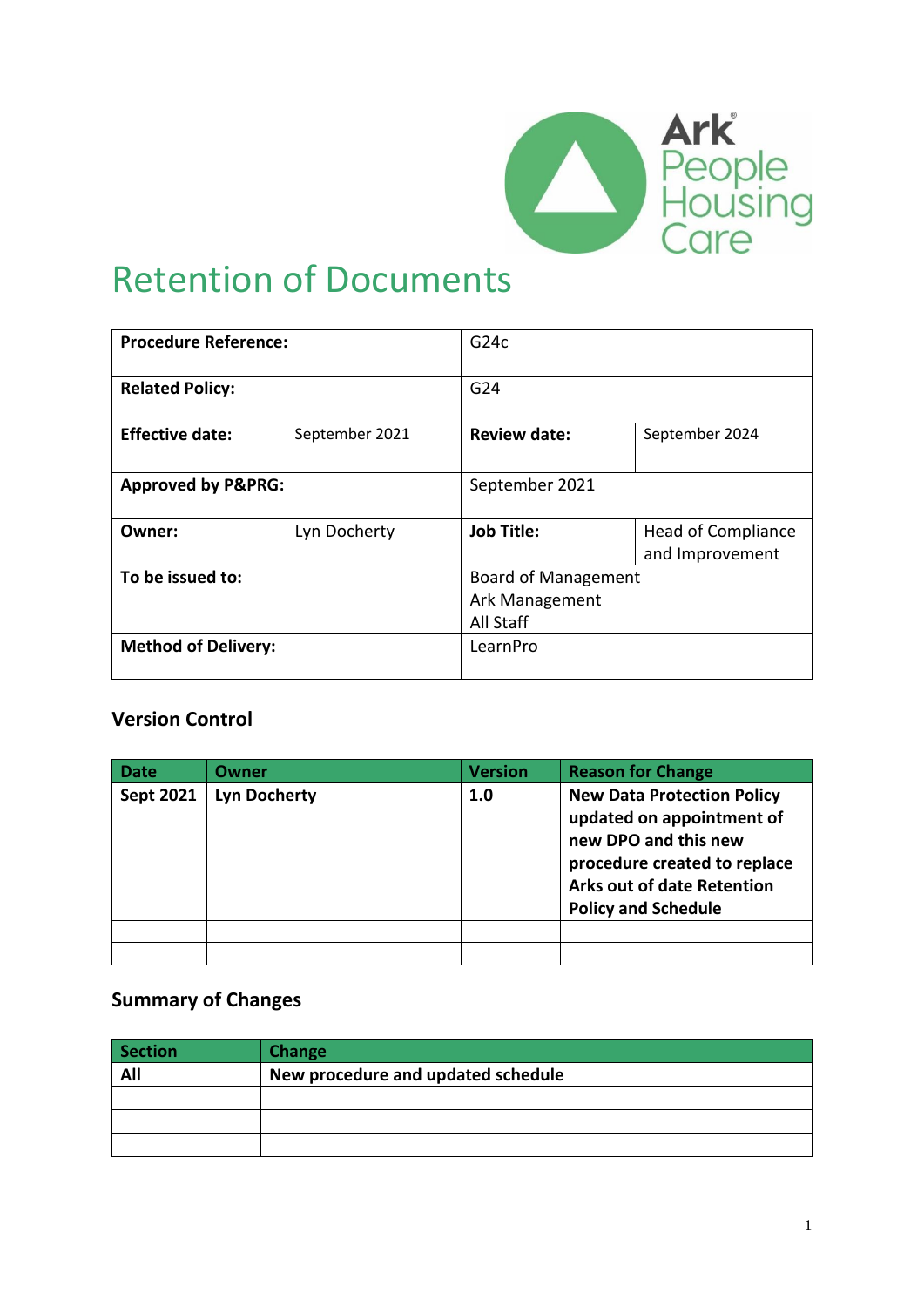

# **Retention of Documents**

## Contents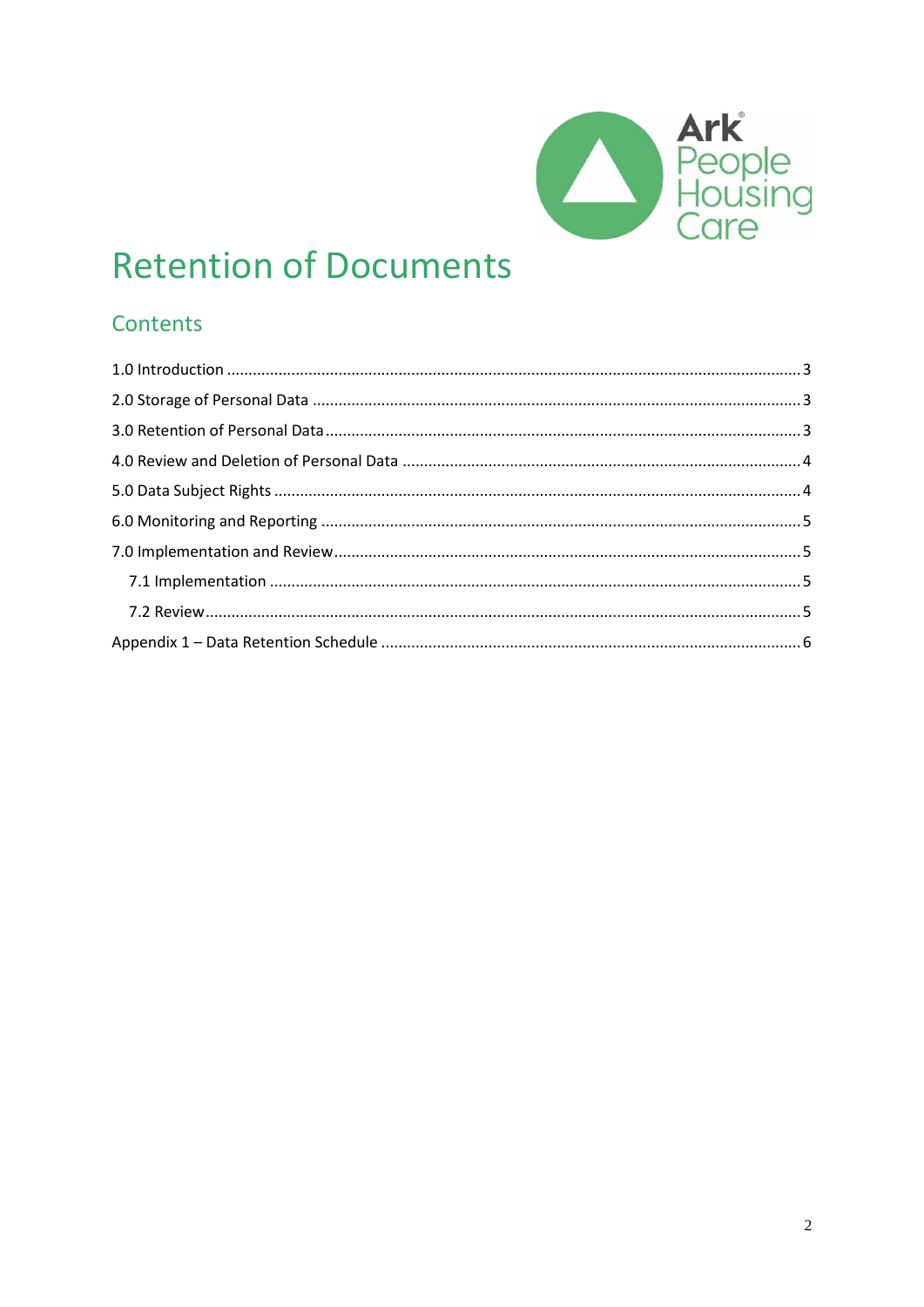#### <span id="page-2-0"></span>1.0 Introduction

The UK General Data Protection Regulation (UK GDPR) provides that organisations which process personal data must not retain that data for any longer than is necessary for the purposes for which the personal data are processed.

This procedure details Ark's approach to the retention, deletion and destruction of personal data. All Ark personnel are obliged to familiarise themselves with this policy and refer to it on an ongoing basis to ensure that its terms are implemented and complied with.

This procedure applies to all Board of Management members, employees, volunteers (temporary and permanent) (referred to herein as 'Ark personnel').

#### <span id="page-2-1"></span>2.0 Storage of Personal Data

Ark stores personal data in a variety of ways. This includes hard copy documents, emails, digital documents stored on desktop computers, laptops, phones and other devices, data stored on our servers and in our cloud-based storage, along with data stored by third parties on our behalf.

When updating, rectifying, erasing and deleting any personal data, due care must be taken to ensure that all personal data held in all locations (including back-up storage) and in all forms is dealt with securely and to ensure that a consistent and accurate record of personal data is maintained.

### <span id="page-2-2"></span>3.0 Retention of Personal Data

Different types of personal data may need to be retained for different periods of time depending on the purposes for which the data is processed and the legal and regulatory retention requirements in relation to certain categories of data.

In determining the appropriate retention period consideration should be given to the following factors:

- The purposes for which the personal data is processed;
- The legal basis for processing that personal data;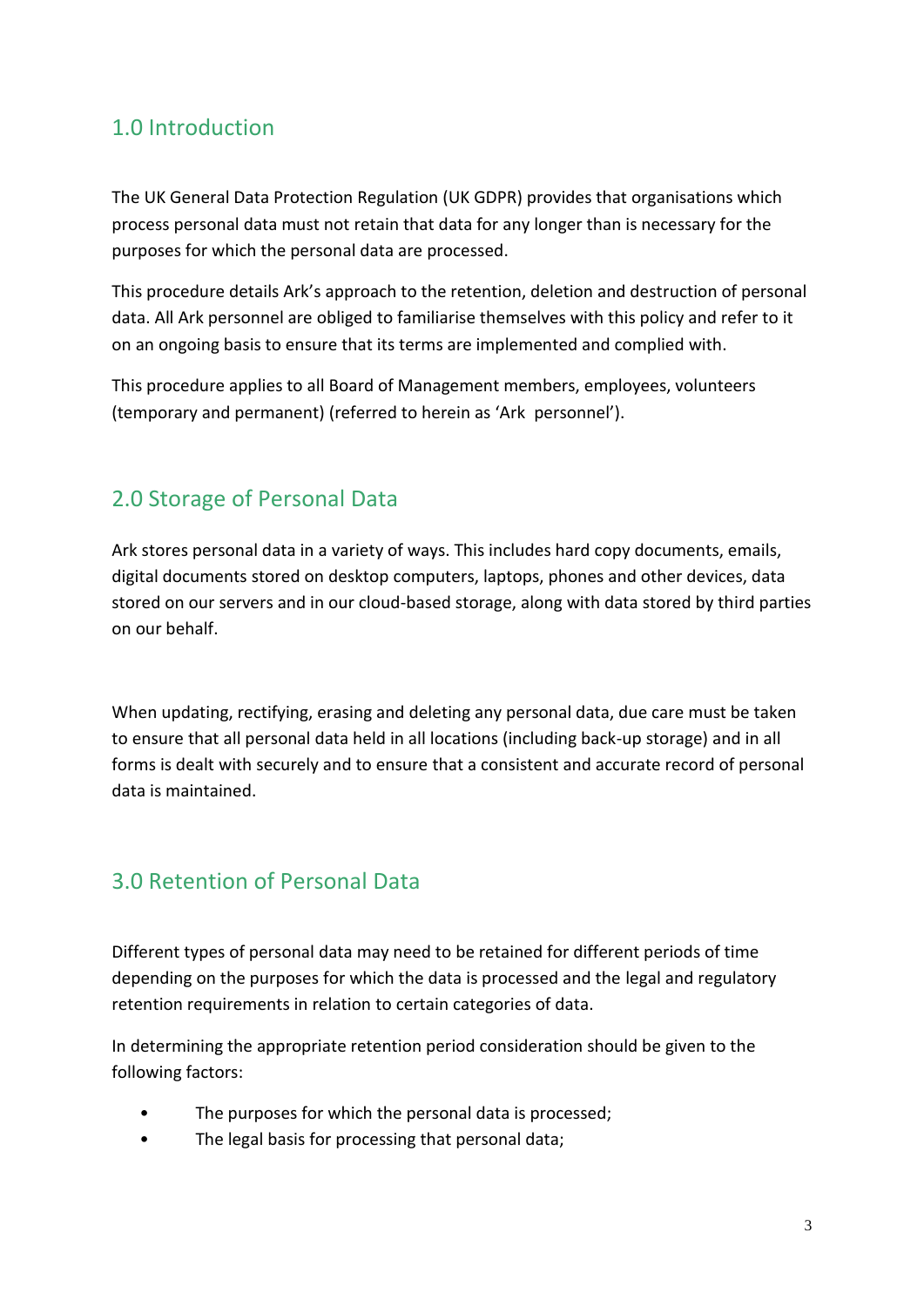- Legal requirements for retention (particularly employment and health and safety law); and
- Regulatory requirements.

An appropriate retention period should be identified for each category of personal data. Data subjects must be informed of the retention period which applies to their personal data or, if there is no fixed retention period, the criteria used to determine that period; and where the purposes for which the data is processed have changed, any new retention period.

All personal data processed by Ark shall be retained in accordance with the periods set out in the retention schedule below.

Personal data will be retained in accordance with the appropriate retention period and permanently deleted and/or securely destroyed in accordance with this policy. No personal data shall be destroyed or deleted other than in accordance with this policy.

### <span id="page-3-0"></span>4.0 Review and Deletion of Personal Data

A review of the personal data processed by Ark will be carried out every 2 years. During the course of this review we will:

- Review the retention periods for each category of personal data processed and whether any alteration to these periods is required.
- Identify personal data which is due for destruction and deletion.
- Arrange for the secure deletion and destruction of personal data which will no longer be retained.

## <span id="page-3-1"></span>5.0 Data Subject Rights

Under the UK GDPR data subjects are entitled, in certain circumstances, to require the erasure of their personal data. Any request from a data subject must be passed to the Data Protection lead.

A data subject may insist on erasure of their personal data where:

- It is no longer necessary for the purposes for which it was processed;
- Where consent has been withdrawn by the data subject;
- Where there is no legal basis for the processing of the data; or
- Where there is a legal obligation to delete the data.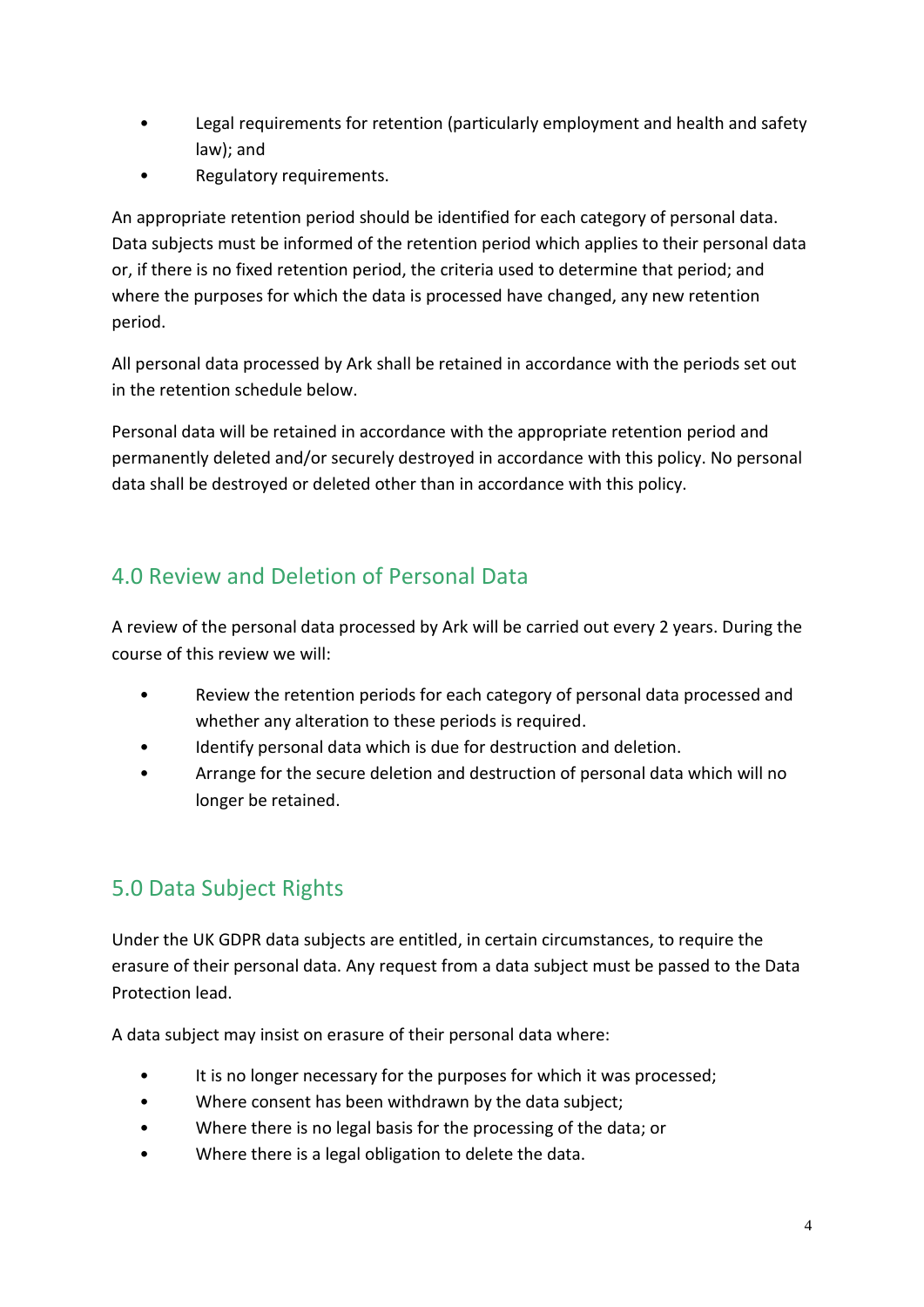The data subject's rights to erasure are not absolute and do not apply to personal data where processing is necessary for:

- Exercising the rights of freedom of expression;
- To comply with a legal obligation in the public interest or in the exercise of an official authority;
- For public health reasons;
- For archiving purposes; and
- For the establishment, exercise or defence of legal claims.

Where personal data is erased following receipt of a request by a data subject Ark will confirm in writing to the data subject that their personal data has been destroyed. Such a response shall be issued to the data subject unless it is impossible or requires disproportionate effort to do so.

Where any request for erasure is refused, Ark will advise the data subject in writing that their request has been refused and detail the reasons for refusal.

#### <span id="page-4-0"></span>6.0 Monitoring and Reporting

Regular monitoring and audits will be undertaken by the Data Protection lead and/or DPO to check compliance with the law, this policy and associated procedures. Any concerns will be raised with the Head of Compliance and Improvement.

### <span id="page-4-1"></span>7.0 Implementation and Review

#### <span id="page-4-2"></span>7.1 Implementation

The Senior Leadership Team (SLT) is responsible for ensuring that this procedure is implemented throughout the organisation.

#### <span id="page-4-3"></span>7.2 Review

This procedure will be reviewed every 3 years or when required to address any weakness in the procedure or changes in legislation or best practice.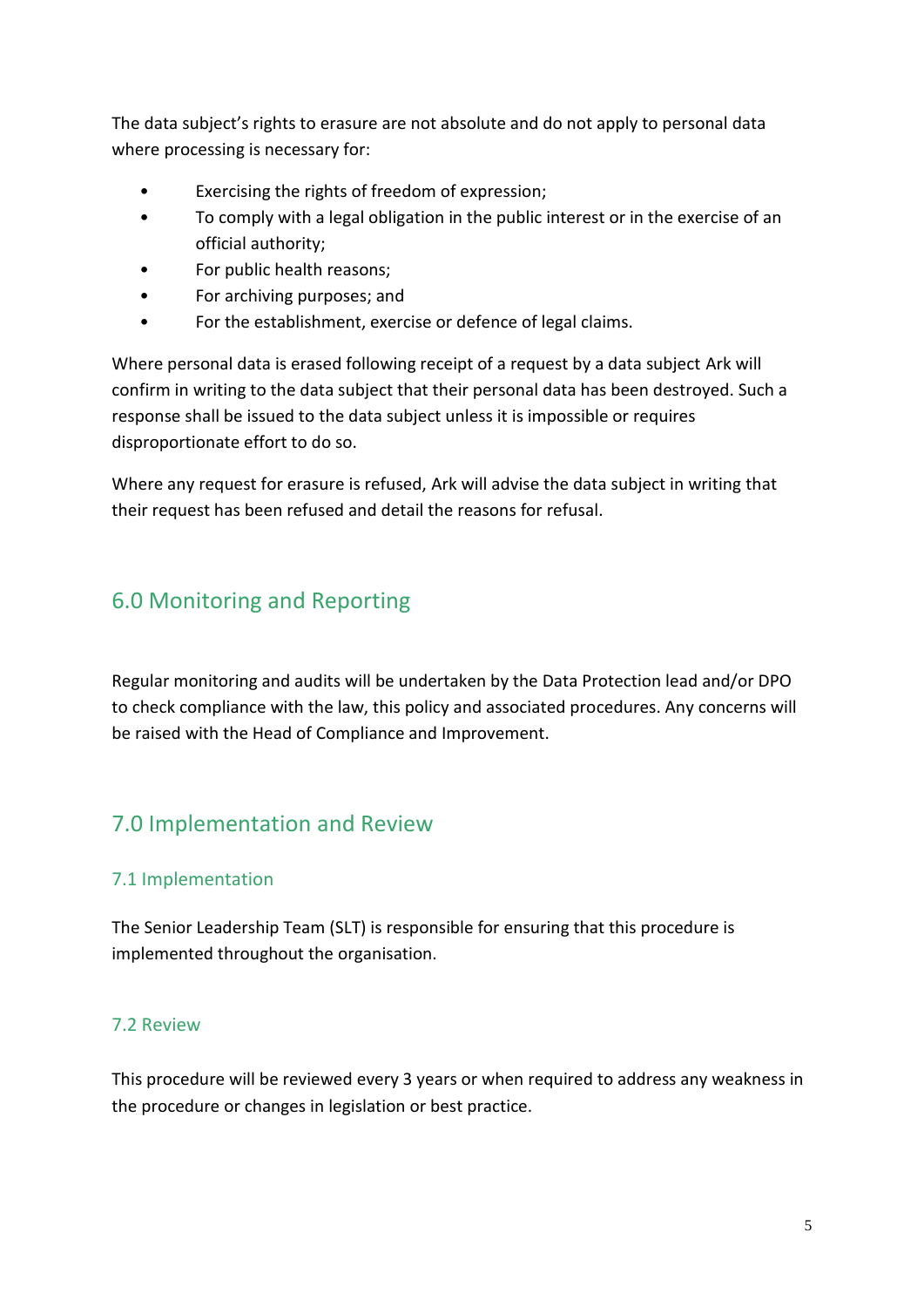## <span id="page-5-0"></span>Appendix 1 – Data Retention Schedule

| <b>ITEM</b>                                                                                       | <b>RETAIN FOR</b>             | <b>FORMAT</b>                                                        | <b>RESPONSIBLE</b>     |
|---------------------------------------------------------------------------------------------------|-------------------------------|----------------------------------------------------------------------|------------------------|
| Governance                                                                                        |                               |                                                                      |                        |
| <b>Association Rules (Constitution)</b>                                                           | Life of Company               | Electronic                                                           | <b>Chief Executive</b> |
| Registration Certificates (Registered Society, SHR)                                               | Life of Company               | Electronic                                                           | <b>Chief Executive</b> |
| Annual returns to FSA, SHR, OSCR etc.                                                             | Life of Company               | Electronic (scanned if<br>required)                                  | <b>Chief Executive</b> |
| Annual returns - working papers                                                                   | 3 years                       | Electronic                                                           | <b>Chief Executive</b> |
| Register of Members & Share Certificates                                                          | Life of Company               | Electronic (Register)<br>Electronic<br>(Certificates)                | <b>Chief Executive</b> |
| AGM & EGM minutes (signed copy)                                                                   | Life of Company               | Paper (for current &<br>previous years) then<br>electronic (scanned) | <b>Chief Executive</b> |
| <b>Register of Board Members</b>                                                                  | Life of Company               | Electronic                                                           | <b>Chief Executive</b> |
| Board & Sub-Committee minutes (signed copies)                                                     | Life of Company               | Paper (for current &<br>previous years) then<br>electronic (scanned) | <b>Chief Executive</b> |
| Sub-Committee minutes (unsigned)                                                                  | Life of Company               | Electronic                                                           | <b>Chief Executive</b> |
| Senior Leadership Team minutes                                                                    | Life of Company               | Electronic                                                           | <b>Chief Executive</b> |
| Declarations of Interest/Register of Interests<br>Register of Benefits or Payments to Board/Staff | Life of Company               | Electronic                                                           | <b>Chief Executive</b> |
| Register of Undertakings & Seal Register                                                          | Life of Company               | Paper and Electronic                                                 | <b>Chief Executive</b> |
| <b>Register of Interests</b>                                                                      | Life of Company               | Electronic (scanned)                                                 | <b>Chief Executive</b> |
| Register of Disposals (Section 107 Register)                                                      | Life of Company               | Paper                                                                | <b>Chief Executive</b> |
| Complaints records                                                                                | 5 years (from final<br>reply) | Electronic                                                           | <b>Chief Executive</b> |
| <b>Business Plan</b>                                                                              | 5 years (from<br>completion)  | $1st$ year – paper,<br>then electronic                               | <b>Chief Executive</b> |
| Policies – current versions                                                                       | Life of Company               | Electronic                                                           | <b>Chief Executive</b> |
| Policies - all previous versions                                                                  | Life of Company               | Electronic                                                           | <b>Chief Executive</b> |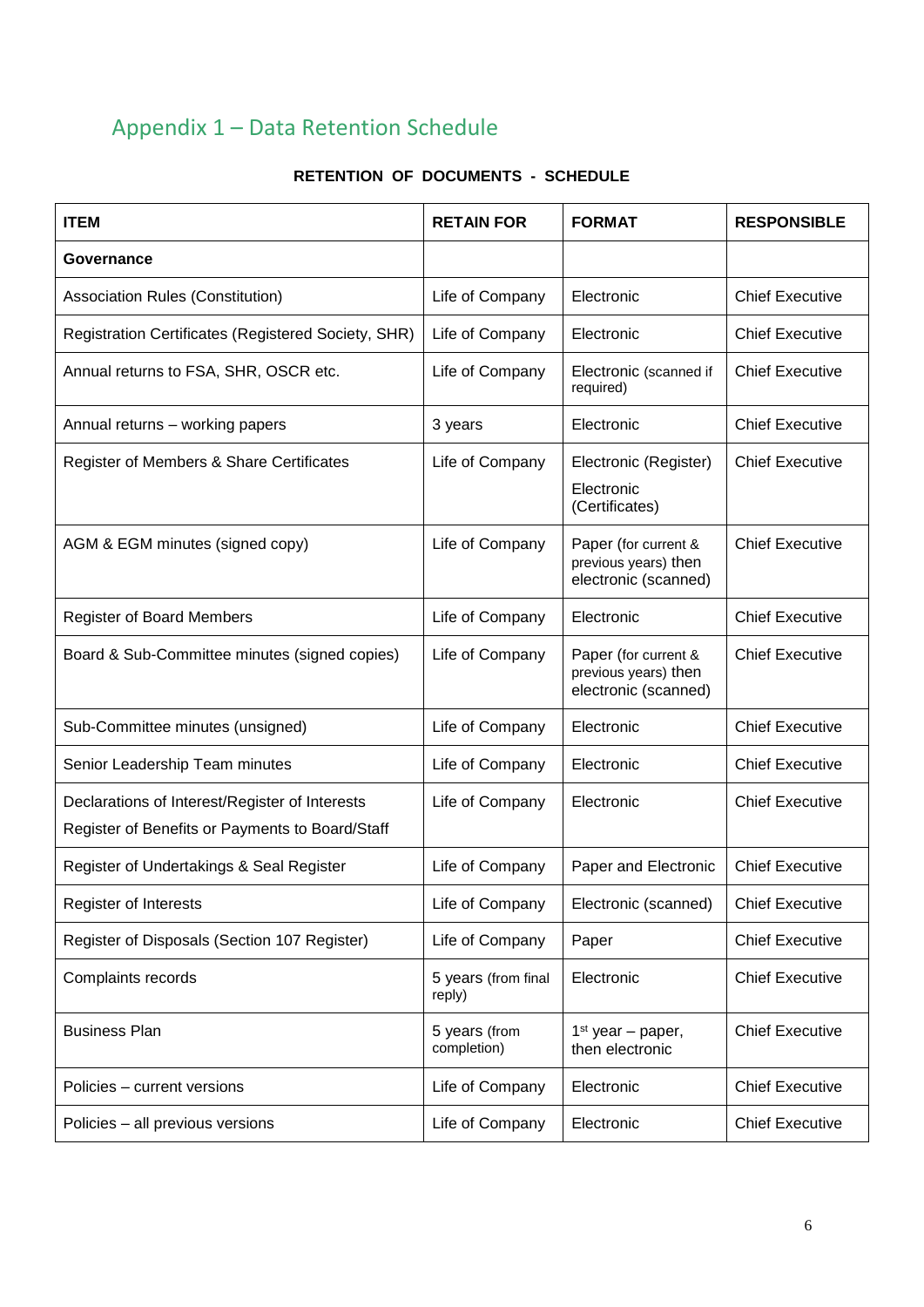| <b>ITEM</b>                                                                                       | <b>RETAIN FOR</b>                                     | <b>FORMAT</b>                                                       | <b>RESPONSIBLE</b>                                             |
|---------------------------------------------------------------------------------------------------|-------------------------------------------------------|---------------------------------------------------------------------|----------------------------------------------------------------|
| <b>Insurance</b>                                                                                  |                                                       |                                                                     |                                                                |
| Policies                                                                                          | 3 years after<br>lapse                                | Electronic (scanned<br>if required)                                 | Head of<br>Compliance &<br>Improvement                         |
| Annual insurance schedule                                                                         | 6 years                                               | Electronic (scanned<br>if required)                                 | Head of<br>Compliance &<br>Improvement                         |
| Employer's Liability Insurance Certificate                                                        | 40 years                                              | Electronic                                                          | Head of<br>Compliance &<br>Improvement                         |
| Indemnities and guarantees                                                                        | 6 years after<br>expiry                               | Electronic                                                          | Head of<br>Compliance &<br>Improvement                         |
| Claims correspondence                                                                             | 3 years after<br>settlement                           | Electronic (scanned<br>if required)                                 | Head of<br>Compliance &<br>Improvement                         |
|                                                                                                   |                                                       |                                                                     |                                                                |
| <b>Finance, Accounting &amp; Tax</b>                                                              |                                                       |                                                                     |                                                                |
| Annual accounts & annual review - signed copy                                                     | Life of Company                                       | Electronic (scanned<br>if required)                                 | Director of<br>Finance                                         |
| Financial records - including purchase & sales<br>ledgers, cash, VAT, journals, In Trust accounts | 6 years after year<br>end                             | Electronic (scanned<br>if required)                                 | Director of<br>Finance                                         |
| Tax returns and records                                                                           | 6 years from year<br>end                              | Electronic (scanned<br>if required)                                 | Director of<br>Finance                                         |
| Budgets & internal finance reports                                                                | 2 years                                               | Electronic                                                          | Director of<br>Finance                                         |
| <b>HAG</b> documentation                                                                          | Life of Company                                       | hard copy or<br>scanned                                             | Head of Asset<br>Management                                    |
| Cheque books, pay-in books                                                                        | 6 years after last<br>date                            | Hard copy                                                           | Director of<br>Finance                                         |
| <b>Bank statements</b>                                                                            | 6 years after year<br>end                             | hard copy or<br>scanned                                             | Director of<br>Finance                                         |
|                                                                                                   |                                                       |                                                                     |                                                                |
| <b>Contracts and Agreements</b>                                                                   |                                                       |                                                                     |                                                                |
| Contracts under Seal and/or executed as deeds                                                     | 12 years after<br>project end incl.<br>defects period | $1st$ year – hard copy,<br>then Electronic<br>(scanned if required) | Director of<br>Development &<br><b>Business</b><br>Improvement |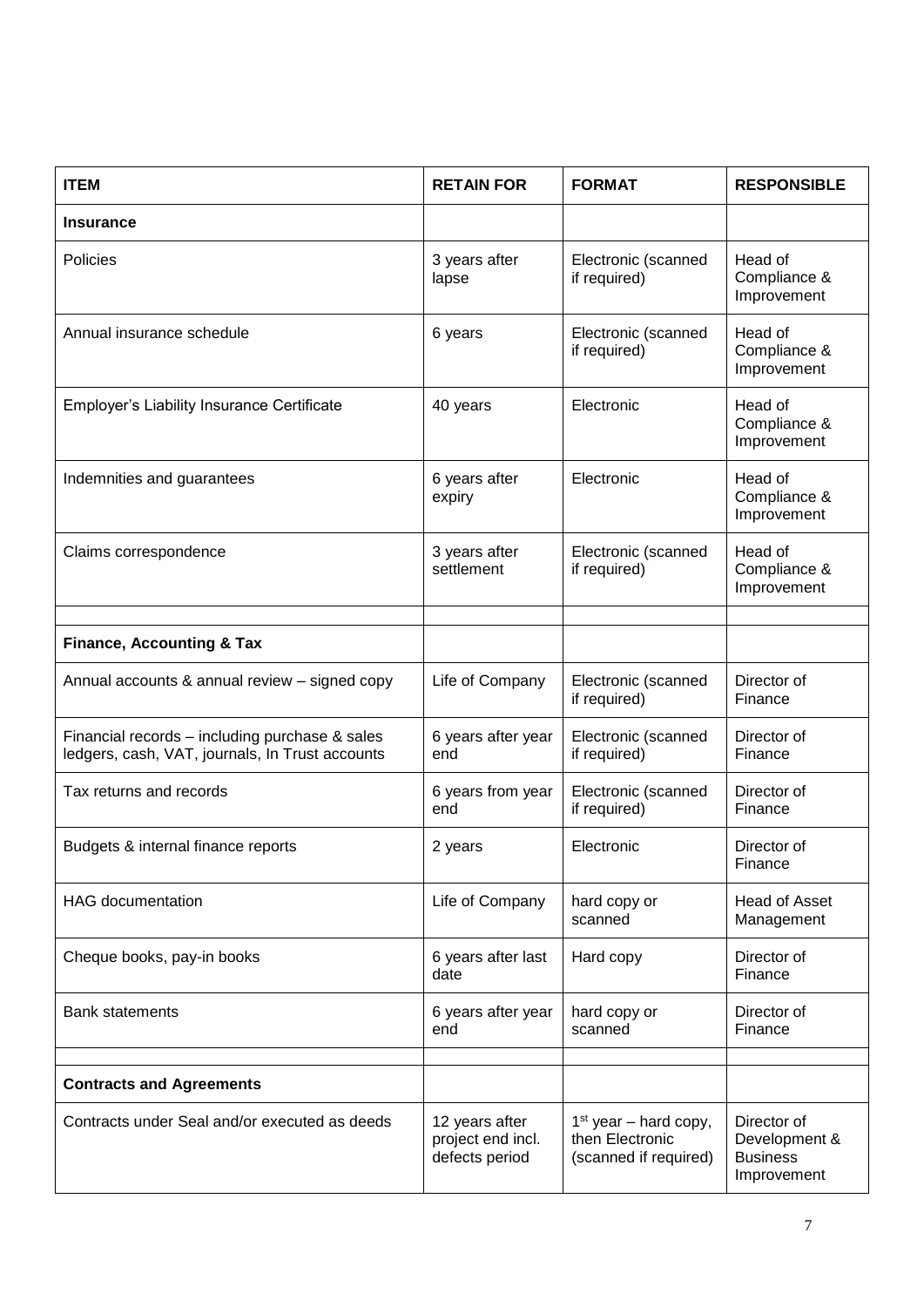| Contracts for the supply of goods & services, incl.<br>professional services and agreements with Local<br>Authorities on support packages | 6 years after<br>contract end  | $1st$ year – hard copy,<br>then Electronic<br>(scanned if required) | Director of<br>Finance |
|-------------------------------------------------------------------------------------------------------------------------------------------|--------------------------------|---------------------------------------------------------------------|------------------------|
| Loan agreements                                                                                                                           | 12 years after<br>last payment | $1st$ year – hard copy,<br>then Electronic<br>(scanned if required) | Director of<br>Finance |

| <b>ITEM</b>                                                                                                                                                                                                                                                                                                                                                                                                                                                                                                                   | <b>RETAIN FOR</b>                                                                                 | <b>FORMAT</b>                       | <b>RESPONSIBLE</b>              |
|-------------------------------------------------------------------------------------------------------------------------------------------------------------------------------------------------------------------------------------------------------------------------------------------------------------------------------------------------------------------------------------------------------------------------------------------------------------------------------------------------------------------------------|---------------------------------------------------------------------------------------------------|-------------------------------------|---------------------------------|
| <b>Contracts and Agreements (cont'd)</b>                                                                                                                                                                                                                                                                                                                                                                                                                                                                                      |                                                                                                   |                                     |                                 |
| Licensing, rental and hire purchase agreements                                                                                                                                                                                                                                                                                                                                                                                                                                                                                | 6 years after<br>expiry                                                                           | Electronic (scanned<br>if required) | <b>Director of Finance</b>      |
| Indemnities and guarantees                                                                                                                                                                                                                                                                                                                                                                                                                                                                                                    | 6 years after<br>expiry                                                                           | Electronic (scanned<br>if required) | Director of Finance             |
| Documents relating to successful tenders                                                                                                                                                                                                                                                                                                                                                                                                                                                                                      | 6 years after<br>contract end                                                                     | Electronic (scanned<br>if required) | Director of Finance             |
| Documents relating to unsuccessful tenders                                                                                                                                                                                                                                                                                                                                                                                                                                                                                    | 2 years after<br>notification                                                                     | Electronic (scanned<br>if required) | <b>Director of Finance</b>      |
|                                                                                                                                                                                                                                                                                                                                                                                                                                                                                                                               |                                                                                                   |                                     |                                 |
| <b>Care and Support</b>                                                                                                                                                                                                                                                                                                                                                                                                                                                                                                       |                                                                                                   |                                     |                                 |
| Service file- Residential Home/ Home Care/<br>Housing Support Services- major records such<br>as strategy, planning, monitoring, register of<br>admissions and discharges, visitors books,<br>meetings, correspondence                                                                                                                                                                                                                                                                                                        | 6 years from<br>current                                                                           | Hard copy or<br>Electronic          | Director of Care and<br>Support |
| Service file- Residential Home/ Home Care/<br>Housing Support Service management records-<br>minor records                                                                                                                                                                                                                                                                                                                                                                                                                    | 2 years from<br>current                                                                           | Hard copy or<br>Electronic          | Director of Care and<br>Support |
| Notification records from a residential<br>home/home care/ Housing Support service to<br>the Care Inspectorate- eg Death of service user,<br>details of medication administered to service<br>user without their consent (or the consent of<br>people authorised to consent on their behalf),<br>the appointment of a manager for a home care<br>service, proposed absence of a manager of a<br>home care service for a continuous period of 28<br>days or more, proposed changes to the<br>management of a home care service | 3 years from<br>current                                                                           | Hard copy or<br>Electronic          | Director of Care and<br>Support |
| Case file - client- Records documenting the<br>preparation, review and revision of a 'personal<br>plan' for a service user, financial transactions<br>undertaken for a service user; administration of<br>medicines to a service user;                                                                                                                                                                                                                                                                                        | Either:<br>5 years from<br>termination of<br>service provision<br>(eg termination<br>of contract) | Hard copy or<br>Electronic          | Director of Care and<br>Support |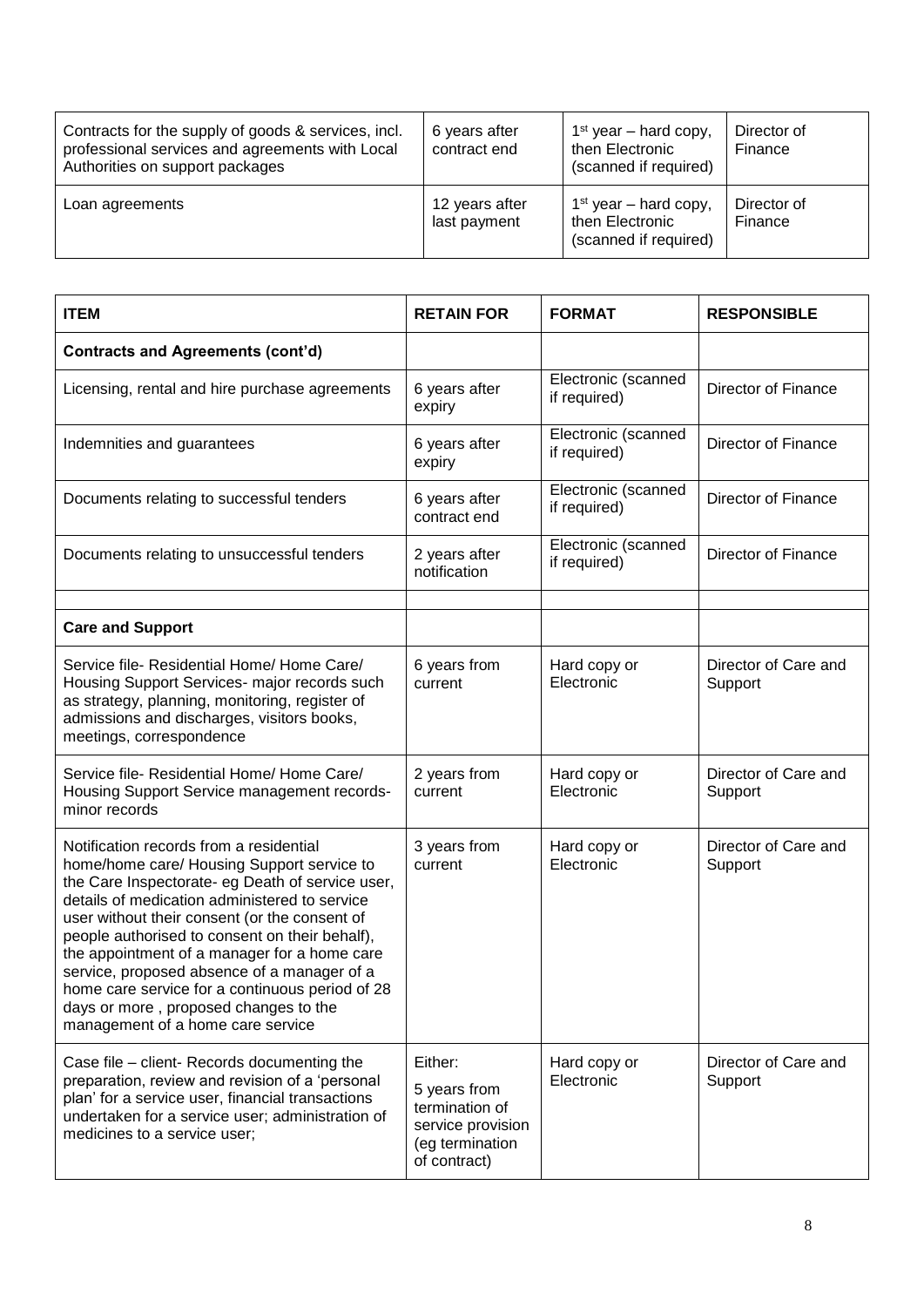| Liaison with social workers regarding the type of<br>care being provided to a service user or<br>problems with providing home care.                                    | or<br>3 years from<br>death of service<br>user |                                                 |                                                         |
|------------------------------------------------------------------------------------------------------------------------------------------------------------------------|------------------------------------------------|-------------------------------------------------|---------------------------------------------------------|
|                                                                                                                                                                        |                                                |                                                 |                                                         |
| <b>Employment</b>                                                                                                                                                      |                                                |                                                 |                                                         |
| Former employees' personnel records, including<br>copy contracts, sickness records, references to<br>other employers etc. (excl. ID & Disclosure<br>details - removed) | 6 years from<br>termination                    | 1 <sup>st</sup> year hard copy,<br>then scanned | Director of People<br>and Organisational<br>Development |
| General statements of Terms & Conditions                                                                                                                               | 6 years from<br>date replaced                  | Electronic                                      | Director of People<br>and Organisational<br>Development |
| Former employees - training records database                                                                                                                           | 50 years from<br>termination                   | Electronic                                      | Director of People<br>and Organisational<br>Development |
| Applications/Interviews: Unsuccessful<br>applications, shortlists, interview notes                                                                                     | 6 months after<br>interview                    | Hard copy                                       | Director of People<br>and Organisational<br>Development |
| Trade union agreements                                                                                                                                                 | 10 years from<br>date replaced                 | Electronic<br>(scanned)                         | Director of People<br>and Organisational<br>Development |
|                                                                                                                                                                        |                                                |                                                 |                                                         |
| Employment (cont'd)                                                                                                                                                    |                                                |                                                 |                                                         |
| Salary/wage details incl.: PAYE, NI, P45, P60,<br>SSP, Mat. pay, expenses etc. - current staff                                                                         | Duration of<br>employment                      | Electronic                                      | Director of People<br>and Organisational<br>Development |
| Salary/wage details incl.: PAYE, NI, P45, P60,<br>SSP, Mat. pay, expenses etc. - former staff                                                                          | 6 years from<br>termination                    | Electronic                                      | Director of People<br>and Organisational<br>Development |
| Redundancy details, payments & refunds                                                                                                                                 | 12 years from<br>termination                   | 1 <sup>st</sup> year hard copy,<br>then scanned | Director of People<br>and Organisational<br>Development |
|                                                                                                                                                                        |                                                |                                                 |                                                         |
| <b>Pension schemes</b>                                                                                                                                                 |                                                |                                                 |                                                         |
| <b>Actuarial valuations</b>                                                                                                                                            | Life of Company                                | Electronic<br>(scanned)                         | Director of Finance                                     |
| Pension fund contribution returns                                                                                                                                      | Life of Company                                | Electronic<br>(scanned)                         | Director of People<br>and Organisational<br>Development |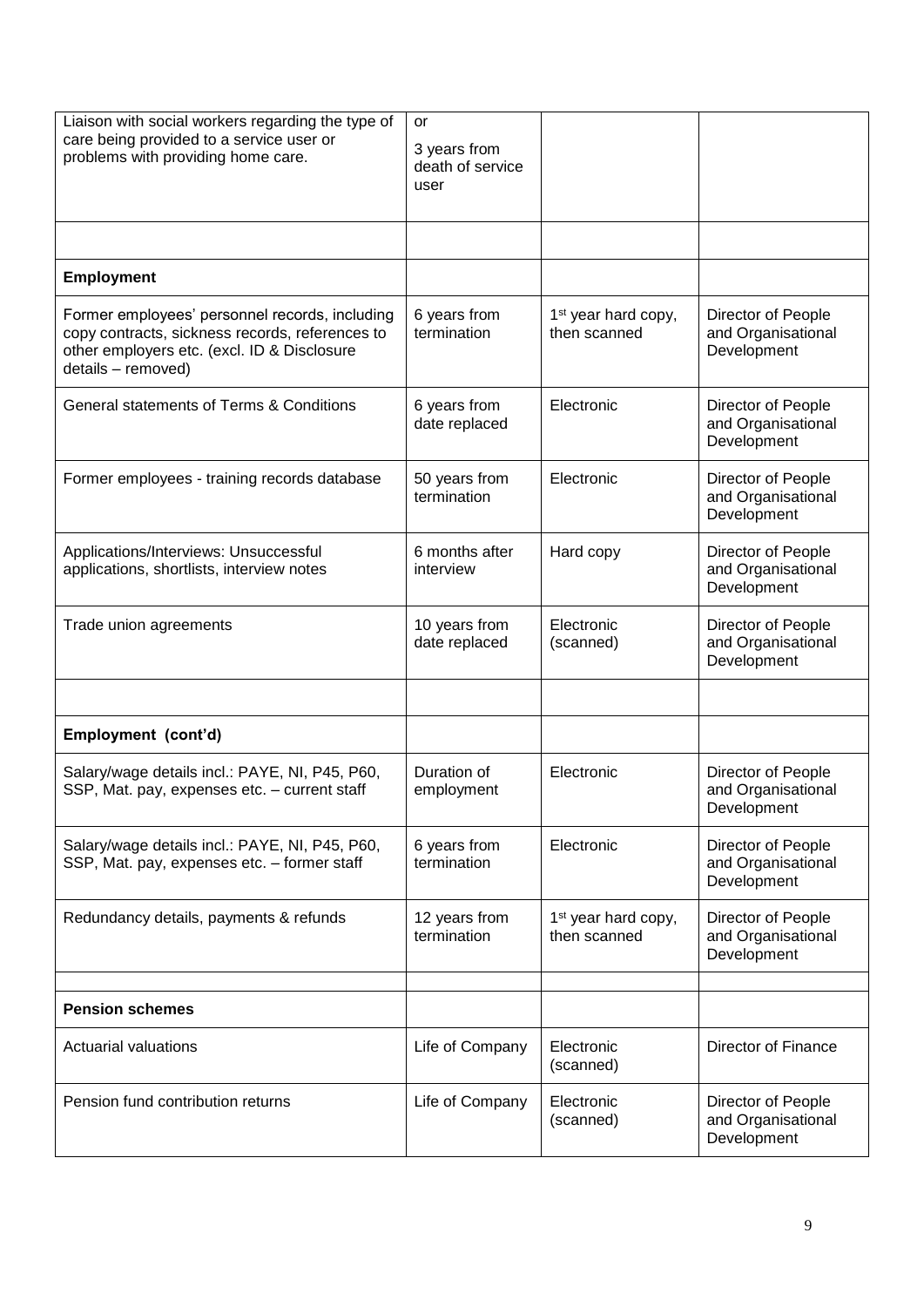| Annual reconciliations of fund contributions                                                                                                                                                                               | Life of Company                             | Electronic<br>(scanned)                         | Director of People<br>and Organisational<br>Development |
|----------------------------------------------------------------------------------------------------------------------------------------------------------------------------------------------------------------------------|---------------------------------------------|-------------------------------------------------|---------------------------------------------------------|
| Money purchase details                                                                                                                                                                                                     | 6 years after<br>transfer or value<br>taken | 1 <sup>st</sup> year hard copy,<br>then scanned | Director of People<br>and Organisational<br>Development |
| Qualifying service details                                                                                                                                                                                                 | 6 years after<br>transfer or value<br>taken | 1 <sup>st</sup> year hard copy,<br>then scanned | Director of People<br>and Organisational<br>Development |
| Pensioner records                                                                                                                                                                                                          | 12 years after<br>benefits cease            | Electronic<br>(scanned)                         | Director of People<br>and Organisational<br>Development |
| Records relating to retirement benefits                                                                                                                                                                                    | 6 years after<br>retirement                 | 1 <sup>st</sup> year hard copy,<br>then scanned | Director of People<br>and Organisational<br>Development |
|                                                                                                                                                                                                                            |                                             |                                                 |                                                         |
| Health & Safety (H & S)                                                                                                                                                                                                    |                                             |                                                 |                                                         |
| Incident reports (including accidents)                                                                                                                                                                                     | 10 years from<br>incident date              | Electronic                                      | Director of People<br>and Organisational<br>Development |
| H & S assessments, Risk Assessments                                                                                                                                                                                        | While they are<br>relevant*                 | Electronic<br>(scanned)                         | Director of People<br>and Organisational<br>Development |
| Consultations, meetings etc. with safety reps.                                                                                                                                                                             | Life of Company                             | Electronic                                      | Director of People<br>and Organisational<br>Development |
| Health & Safety statutory notices                                                                                                                                                                                          | 5 years after<br>compliance                 | Electronic<br>(scanned)                         | Director of People<br>and Organisational<br>Development |
| *'Relevant' above means 'whilst the associated work task or activity is being undertaken, and risks are identified as<br>part of that task or activity, and for a period of 3 years after the activity or task has ceased' |                                             |                                                 |                                                         |
| <b>Tenancy records</b>                                                                                                                                                                                                     |                                             |                                                 |                                                         |
| Current tenant files - application form, tenancy<br>agreement, housing benefit notifications                                                                                                                               | Duration of<br>tenancy                      | Electronic<br>(scanned)                         | Head of Housing<br><b>Services</b>                      |
| Former tenant files - excl. non-essential details<br>NB: Data Protection requirements re. details<br>received from 3rd parties - Police, Social Work<br>etc. - e.g. re. anti-social behaviour cases                        | 3 years                                     | Electronic                                      | Head of Housing<br><b>Services</b>                      |
| Cancelled applications                                                                                                                                                                                                     | 3 months from<br>cancellation               | Electronic                                      | Head of Housing<br>Services                             |